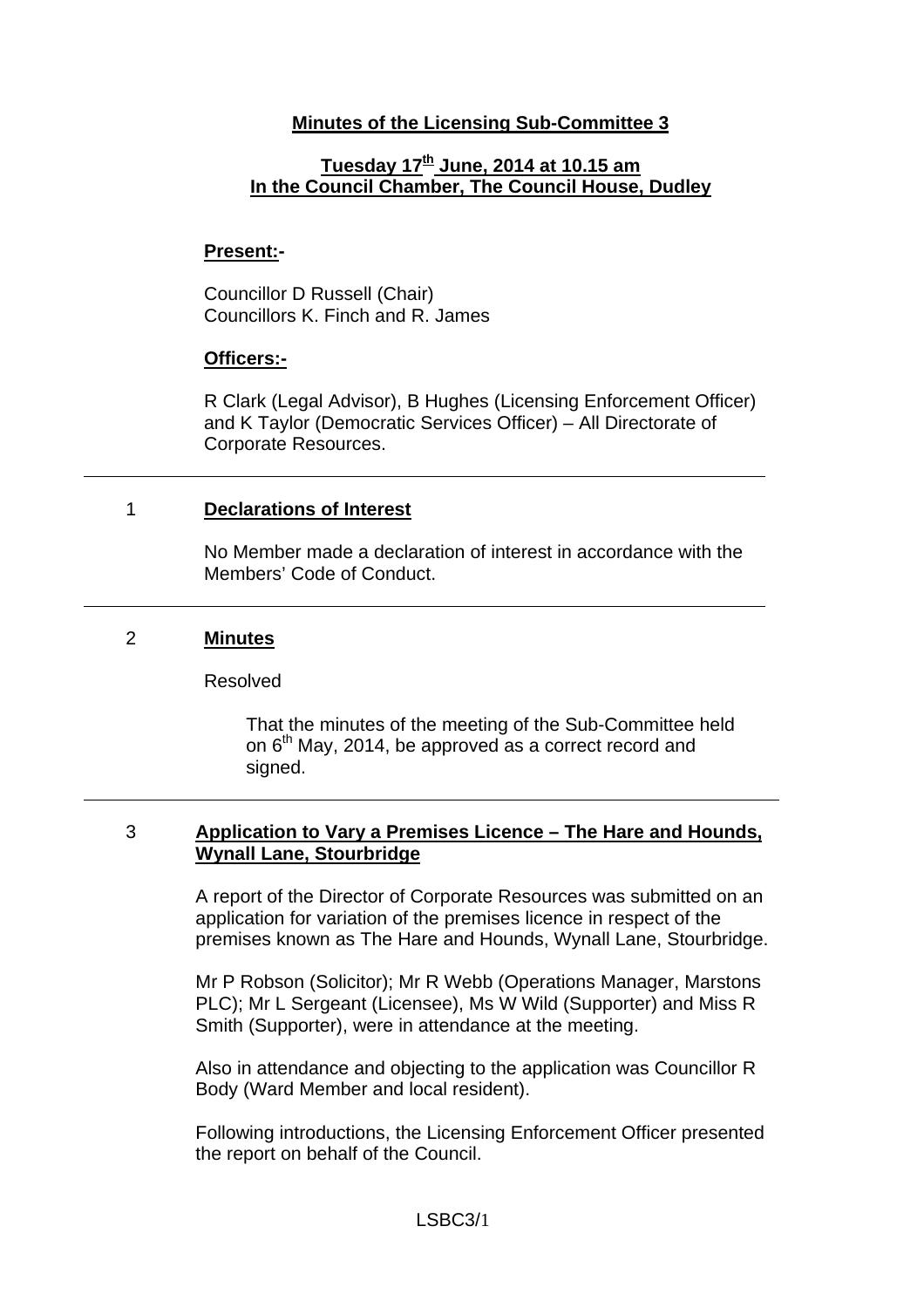Councillor Body then presented his representations, and in doing so stated that the main reasons he objected the application submitted, was the noise nuisance caused during the warm evenings whilst the windows in the rear room were opened, and that he had lived in a nearby street for over eighteen years.

It was noted that Councillor Body had visited a number of properties in close proximity of the premises, and it was evident that the residents were not aware of the proposed variation of the premises licence. He further stated that he could not identify a notice displayed at the premises, and that he circulated letters to local residents informing them of the applications, and the process should they wish to object.

Mr Robson then presented the case, on behalf of the applicant, and in doing so referred to comments made by Councillor Body in relation to a public notice highlighting the proposed variation; in responding he confirmed that Mr Sergeant had received advice from the Licensing Office in respect of the notice and the correct positioning.

Mr Robson further stated that the premises was part of the community and operated by demand, therefore Mr Sergeant submitted the application to offer existing customers a safe and enjoyable environment in order to prevent customers re-locating to another venue. It was noted that the application requested an additional hours trading on Friday and Saturday nights only, with the premises closing to the public thirty minutes thereafter.

Mr Robson confirmed that Mr Sergeant was the Designated Premises Supervisor and had extensive experience in the industry, and had been at the premises for over a year.

Mr Robson acknowledged the objections submitted by local residents, however it was evident that no objections had been received from other responsible authorities, including West Midlands Police and Environmental Health, which suggested that the premises was a positive influence.

Reference was made to concerns raised in relation to noise nuisance from customers, and Mr Robson stated that there were other premises in the local area and therefore the people who were causing the nuisance, might not have been customers of The Hare and Hounds.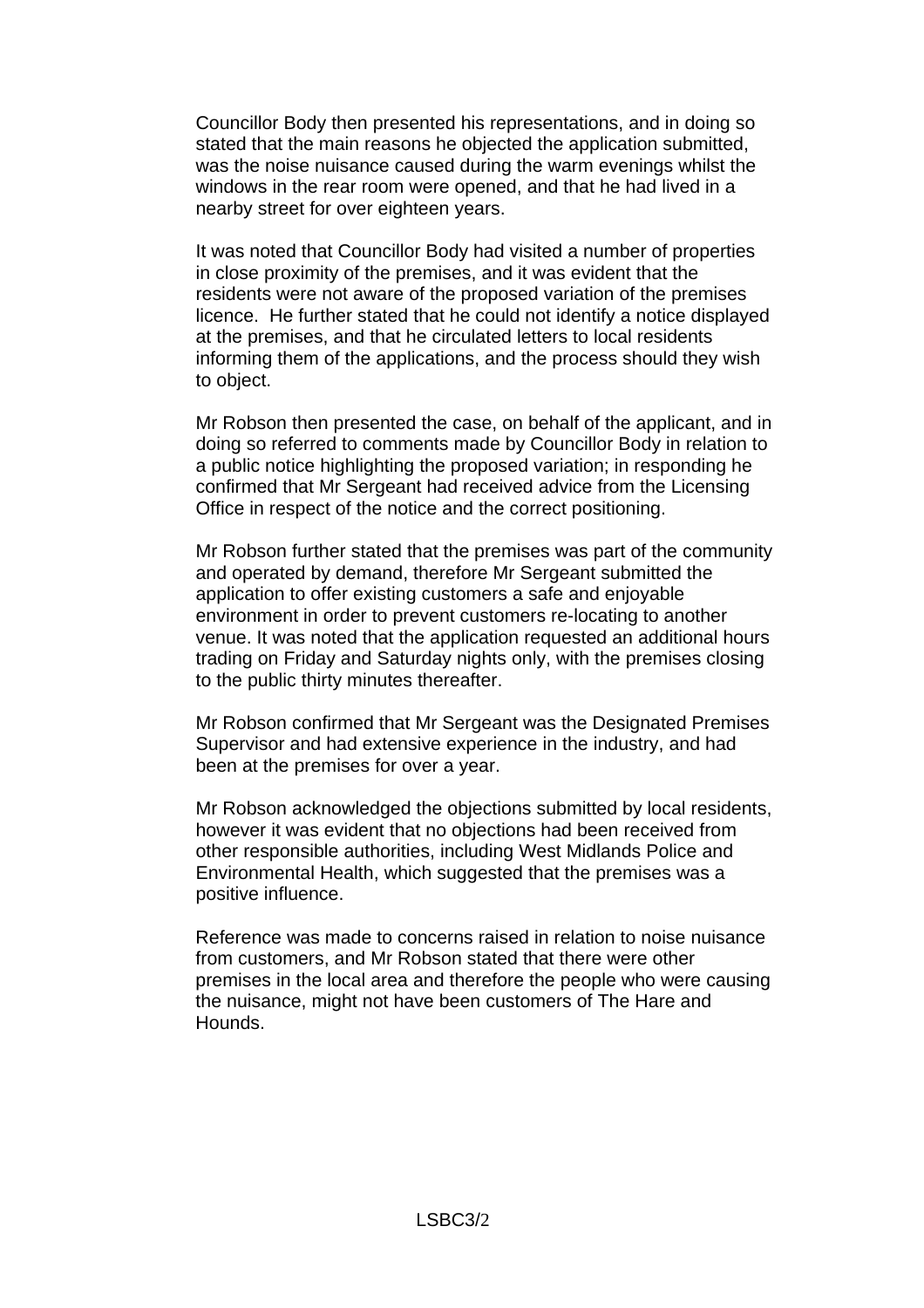Mr Robson referred to the concerns raised by Councillor Body in relation to the noise nuisance as a result of the windows being opened, and proposed a number of conditions, including closing the windows and doors after 11.30pm, that the Sub-Committee could attach to the premises licence to address the concerns raised.

In concluding, Mr Robson stated that residents could raise any concerns with Mr Sergeant, and that Mr Sergeant was willing to circulate his mobile number to the objectors.

In responding to a question by Councillor Body; Mr Robson and Mr Sergeant confirmed that the windows at the premises were doubleglazed and a hook could be removed from the rear door to prevent the door being constantly opened.

In responding to a question by a Member in relation to whether Mr Sergeant expected additional customers should the application be granted, Mr Sergeant stated that he wished to maintain his existing customers only, and that he would not want to accept more customers after the current closing time.

Following comments made in relation to the issues raised in relation to noise nuisance, it was reported that there had been no official complaints received by the Council or to Mr Sergeant directly.

In responding to a question by the Chair, Mr Sergeant confirmed that there were air vents available in the rear room at the premises.

In responding to a question by the Legal Advisor, Mr Robson stated that Mr Sergeant would manage the rear of the premises, including the smoking area, and ask customers to be quiet and mindful of local residents. Mr Sergeant also reported that the door to the premises would be closed at 11.30pm, and relevant signage could be displayed by the exit in relation to noise.

In summing up, Councillor Body, on behalf of local residents, reiterated his comments made previously, and stated that the rooms at the premises were small and the noise nuisance increased during the warm evenings.

In summing up, Mr Robson, on behalf of the applicant, reiterated his comments made previously, and stated that the Sub-Committee's decision should be proportionate and appropriate to promote the Licensing Objectives, and requested that the application be granted. He reported that the conditions suggested by Mr Sergeant would address the concerns raised, in particular, those relating to noise nuisance.

The parties then withdrew from the meeting in order to enable the Sub-Committee to determine the application.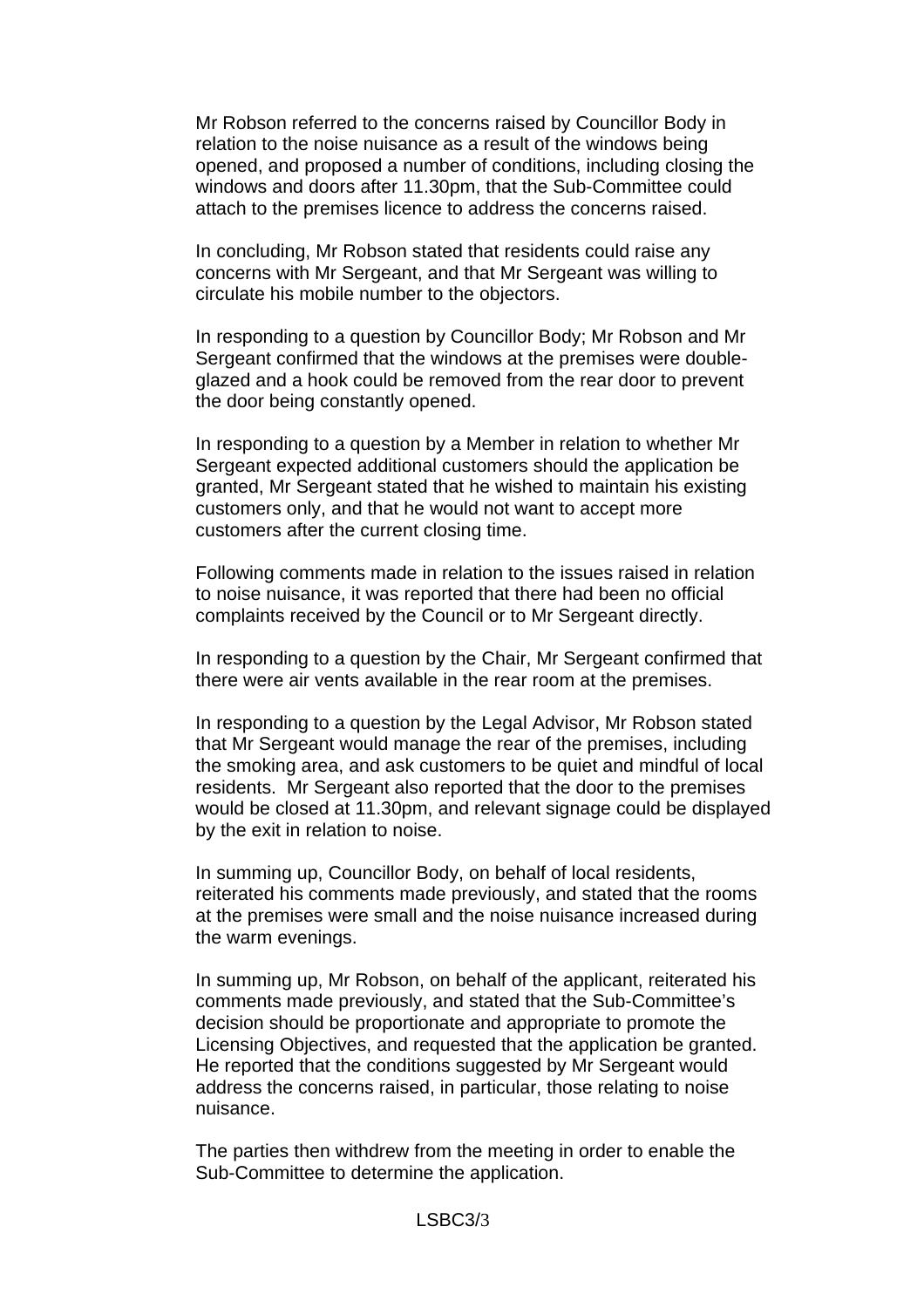The Sub-Committee having made their decision invited the parties to return and the Chair then outlined the decision.

### Resolved

That, subject to the below conditions being applied to the premises licence, the application for the variation of the premises licence in respect of The Hare and Hounds, Wynall Lane, Halesowen, be approved.

### Reasons for Decision

This is an application by Marstons PLC for a variation in the Licensing hours of the Hare and Hounds, from 10.00am to Midnight on Friday and Saturday, until 1am on those days.

Local residents have made representations, opposing the additional hour on Fridays and Saturdays. Nine local residents in total have made representations. The main concerns raised are that the public house currently creates noise by way of music and voices up until midnight and after. There have been no complaints made formally to the Police or the Council about noise, or directly to the landlord, before this application. The applicant has put forward these conditions in order to address the concerns of local residents about noise from the pub and specifically its function room. The Sub-Committee takes account of the fact that there have been no complaints about noise with the current hours being to midnight, and that the conditions proposed address the noise issue specifically. The Sub-Committee attaches the following conditions to the premises licence and grants the application. They are:-

- (1) On Friday and Saturdays when live or recorded music are played, the doors and windows will be closed at 11.00pm, except the doors for access and egress.
- (2) Notices will be displayed prominently at all doors asking customers to leave the premises quietly and to respect local residents.
- (3) Throughout the evening on Friday and Saturdays when live or recorded music are played, a staff member will conduct an hourly tour of the pub, car park and beer garden, and record any noise problems, in order to address these. This record will be available to a Responsible Authority for inspection on request.

## 4 **Application for a Premises Licence – Johal's Convenience Store, 14A – 14B Enville Road, Kingswinford**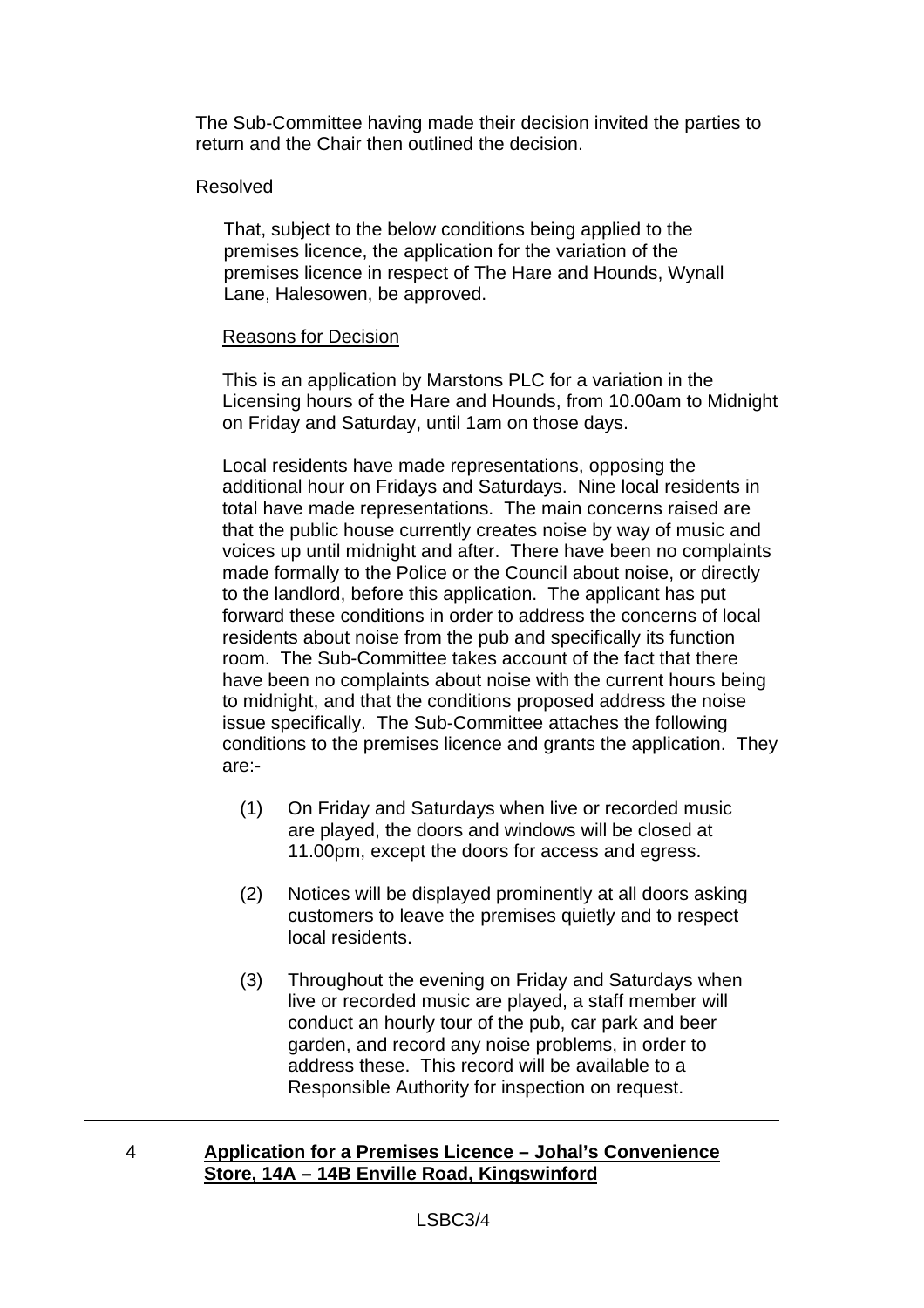A report of the Director of Corporate Resources was submitted on an application for the grant of a premises licence in respect of Johal's Convenience Store, 14A – 14B Enville Road, Kingswinford.

 Mr D Hardy (Representative), and Mrs S Johal (Licensee), together with her husband were in attendance at the meeting.

Also in attendance and objecting to the application were three local residents.

Following introductions, the Licensing Enforcement Officer presented the report on behalf of the Council.

A local resident then presented her representations, and in doing so stated that the location was a small village and there were a number of licensed premises within a close proximity. She stated that there was existing nuisance from members of the public consuming alcohol and anti-social behaviour at a nearby park by children who had purchased alcohol.

She further reported that local residents had not been informed about the premises and there were existing parking problems in the village.

In responding to a question by Mr Hardy, the residents confirmed that the issues raised had been an existing problem in the area.

Mr Hardy then presented the case, on behalf of the Applicant, and in doing so informed the Sub-Committee that Mr and Mrs Johal were very experienced and were aware of the area and demographics, which reflected in the application, submitted. He reported that measures would be implemented in the premises to address the concerns of the residents, including extensive CCTV to the inside and outside of the premises, and internal shutters to maintain the standard of the premises.

In concluding, Mr Hardy stated that the owners were distinguished for training their staff to a high standard, and confirmed that staff members would remove any litter in front of the store on a daily basis.

In responding to a question by a local resident in relation to the delivery of stock to the premises; Mr Hardy responded that the applicants would consider an appropriate time for the deliveries.

In summing up, the local residents stated that the main concerns were in respect of the deliveries to the premises.

In summing up, Mr Hardy, on behalf of the applicant, stated that he respected the petition submitted, however there had been no representations submitted by other responsible authorities such as West Midlands Police.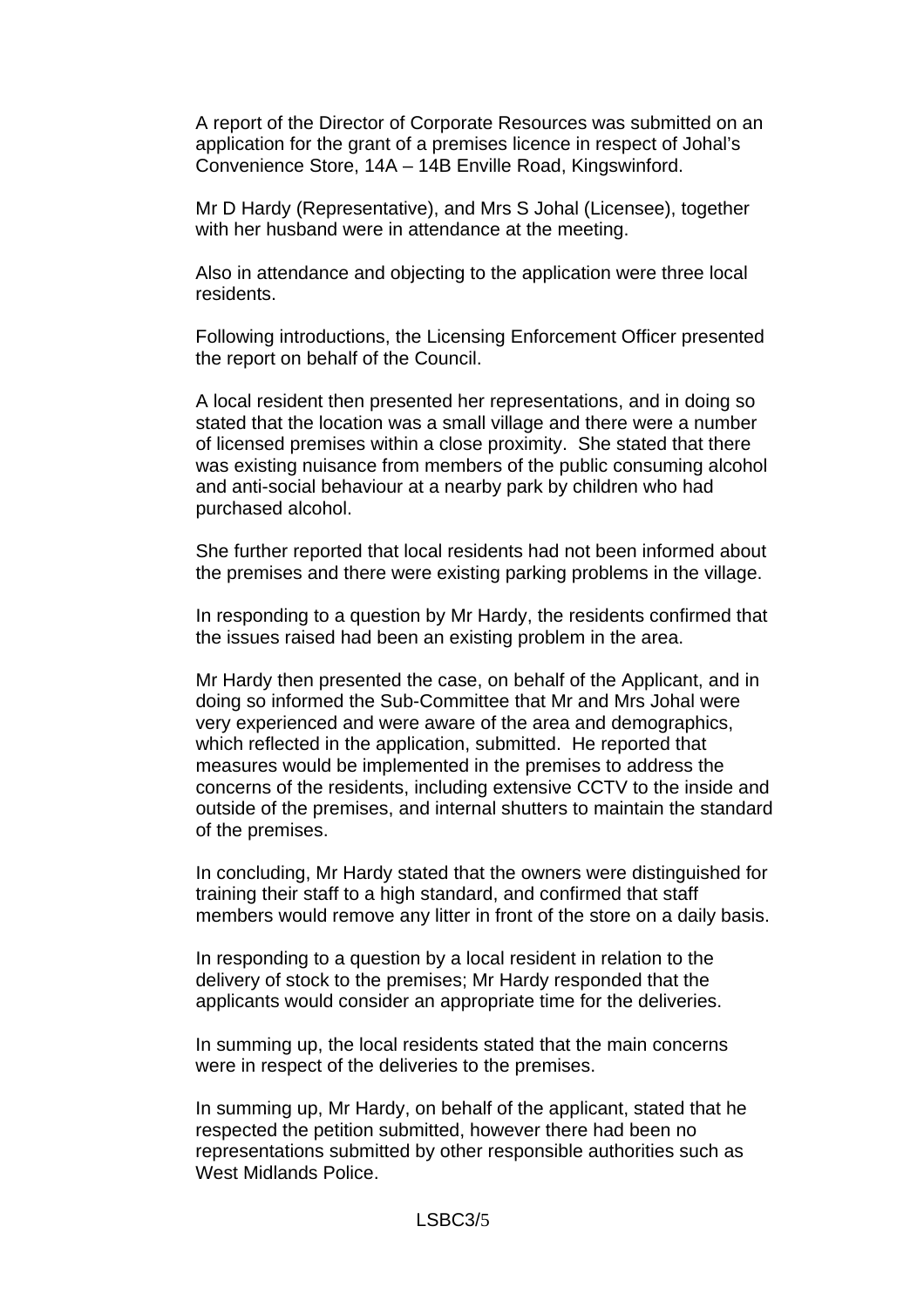The parties then withdrew from the meeting in order to enable the Sub-Committee to determine the application.

The Sub-Committee having made their decision invited the parties to return and the Chair then outlined the decision.

#### Resolved

That the application for the grant of a premises licence in respect of Johal's Convenience Store, Enville Road, Kingswinford, be approved.

#### Reasons for Decision

This is an application by Sandip Johal for a premises licence for a shop, to be called Johal's Convenience Store, Enville Road, Kingswinford. The licensing hours sought are 7.00am to 10.00pm.

The Police have made no representations, and neither has any other Responsible Authority. However a petition has been signed by a number of local residents, opposing the grant. There appear to be fourteen names.

Local residents are concerned about the number of alcohol outlets in the area. This, however, is not a matter that the Sub-Committee can take into account. Local residents also raise concerns about current drinking and drunkenness in the area, and excessive litter on the pavement outside the shop. These issues however cannot be linked to this applicant, or this premise since it is currently closed and locked up.

To address the concerns of residents, the applicants state that they will install CCTV inside and outside the store, clear away all rubbish from the pavement outside the store daily, to install internal window shutters in the store to maintain the standard of the premises and be available to residents to listen to any concerns raised. They have also stated that they will consider the timing of any deliveries to the shop in view of the parking and limited access to the store.

The Sub-Committee therefore grants the application.

# 5 **Application for Review of Premises Licence - The Convenience Store/Liquor World, Bromley Lane, Kingswinford**

A report of the Director of Corporate Resources was submitted on an application for the review of the premises licence in respect of The Convenience Store/Liquor World, Bromley Lane, Kingswinford.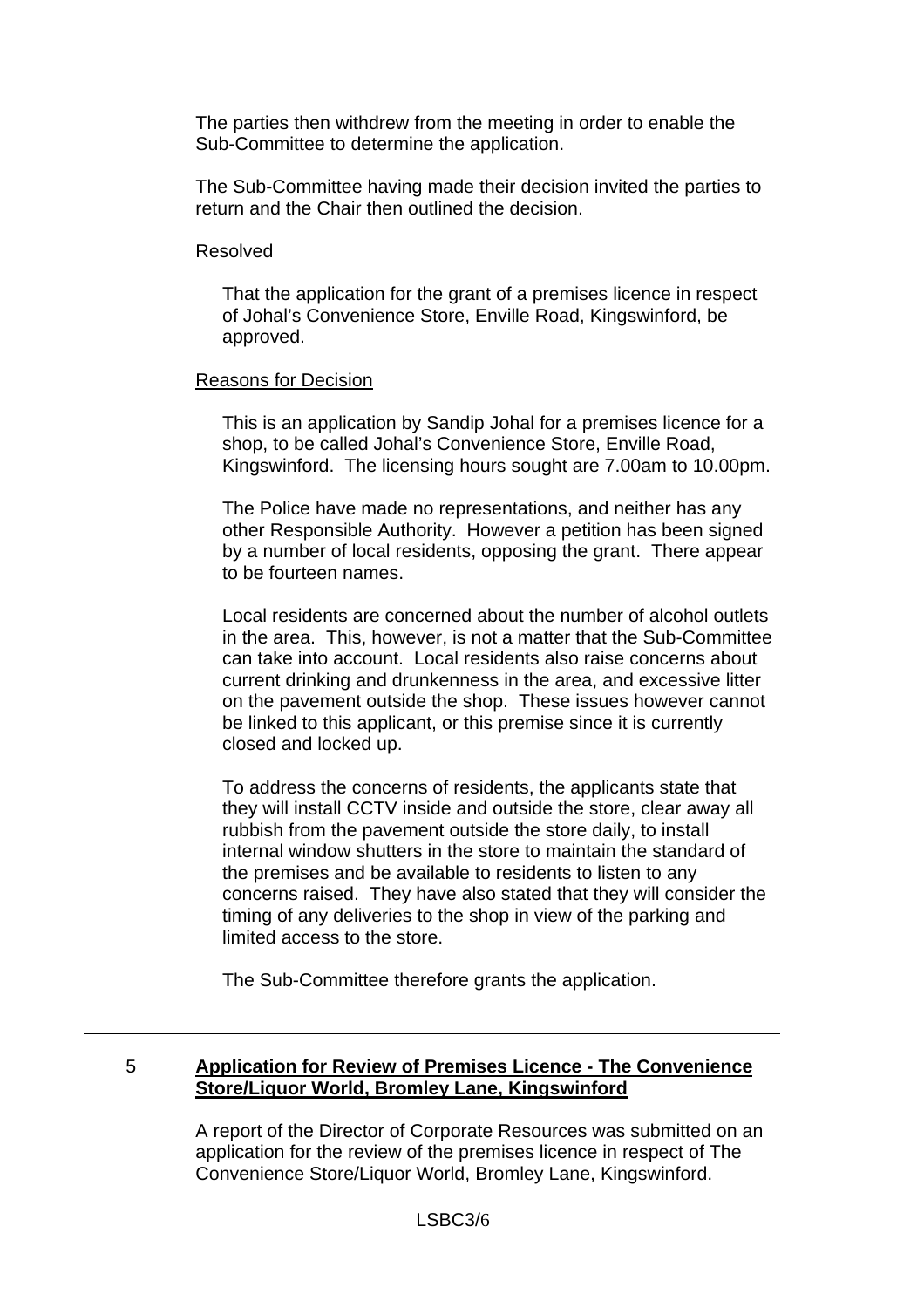Mr P Samra, Premises Licence Holder and Designated Premises Supervisor was in attendance at the meeting, together with his Solicitor, Mr A Aleheart.

Also in attendance were Mr C King, Trading Standards Officer, and Mr G Wintrip, Age Restricted Products Enforcement Officer, both from the Directorate of the Urban Environment; Ms K Turley, Planning and Licensing Officer, and Detective Inspector W Bird, Public Protection Unit, West Midlands Police.

Following introductions by the Chair, the Licensing Enforcement Officer then presented the report on behalf of the Council.

Mr King then presented the representations of Trading Standards and in doing so highlighted that the grounds of the review had been based on the serious undermining of the two licensing objectives, namely, the prevention of crime and disorder and the protection of children from harm due to the poor management of the premises following the sale of alcohol to a person under the age of eighteen.

Mr King informed the Sub-Committee that on 5<sup>th</sup> March, 2013, a fifteen year old male child test purchaser had been sold alcohol from the premises contrary to section 146(1) of the Licensing Act 2003 and in direct contravention to the licensing objectives.

It was noted that complaints had been made on  $12<sup>th</sup>$  December. 2011 and  $4<sup>th</sup>$  January, 2012, in respect of underage sales at the premises.

On 16<sup>th</sup> January, 2012, an officer from Trading Standards carried out an advisory visit to the premises and spoke to Mr Samra, the Premises Licence Holder. The purpose of the visit was to provide advice in relation to preventing underage sales of age restricted products, and Mr Samra was given detailed advice including information in respect of acceptable proof of age and the importance of keeping a refusals register. Mr Samra also signed an Age Restricted Products form 0543 to acknowledge receipt of the information and advice.

It was noted that alcohol test purchase exercises were conducted at the premises on  $17<sup>th</sup>$  February, 2012 and  $18<sup>th</sup>$  May, 2012, with no sale being made.

Mr King reported that during the weekend of  $7<sup>th</sup>$  July, 2012, an allegation was made to West Midlands Police, that a thirteen year old girl had been sold a "fake" 20cl bottle of Glens vodka. The vodka was taken to the Police for investigation, which confirmed that the vodka was genuine. The girl's parents declined to take the matter further.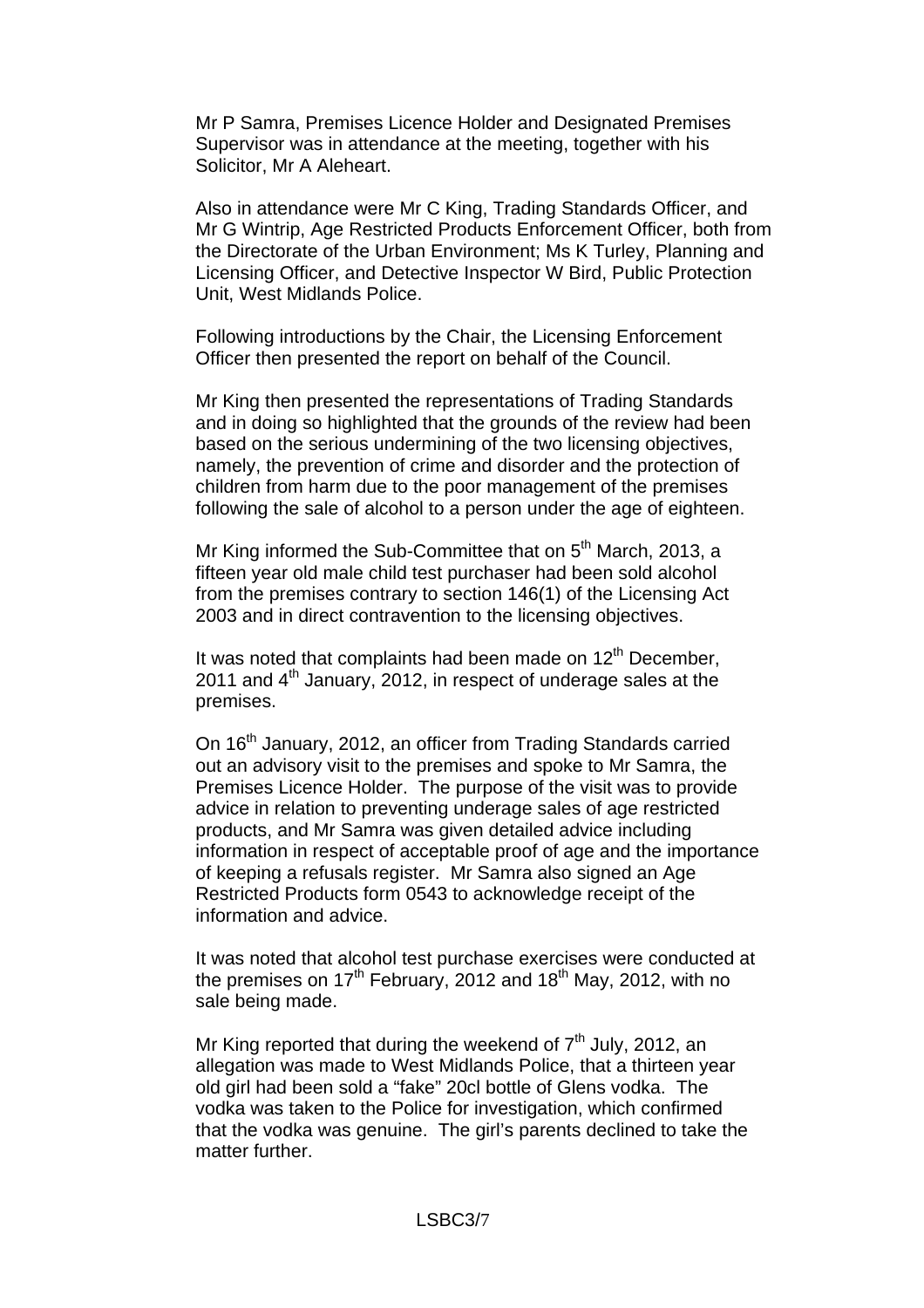On 12<sup>th</sup> July, 2012, an officer from Trading Standards carried out an advisory visit to the premises and spoke to Mr Samra, providing him with detailed advice and information in relation to preventing underage sales of age restricted products. Mr Samra was given an advice pack relating to the sale of age restricted products and was asked to ensure that all staff were aware of their obligations under the Licensing Act 2003. The pack contained an advice booklet, a challenge 25 poster, a refusals register, a proof of age poster and a sample PASS (proof of age) card. Mr Samra signed ARP form 0600 to acknowledge receipt of the pack.

It was noted that an alcohol test purchase exercise was conducted at the premises on  $24<sup>th</sup>$  July, 2013, with no sale being made.

Mr King reported that a further advisory visit was undertaken at the premises on 25<sup>th</sup> July, 2013, and Mr Samra signed ARP form 0914 to acknowledge that the visit had taken place and the advice given. During the visit, officers located nine bottles of Glens vodka that were displaying counterfeit duty paid labels on the rear of the bottles, which were seized and Mr Samra given a Trader's Notice 0439 as a receipt. Following investigation, the manufacturer confirmed that the alcohol had been made for the export market and therefore must have been purchased on the black market. Mr Samra was issued a warning letter and the bottles were destroyed.

It was noted that on  $20<sup>th</sup>$  February, 2014, information was received from West Midlands Police alleging that alcohol had been sold knowingly from the premises in May, 2013, to a sixteen year old. The alcohol was then supplied to a thirteen year old girl who became intoxicated and then subjected to a number of serious sexual assaults which were still under investigation by the Public Protection Unit.

On 5<sup>th</sup> March, 2014, Trading Standards together with West Midlands Police, carried out a test purchase exercise to determine compliance with the law on the sale of alcohol to children. On that occasion, a fifteen year old male child test purchase volunteer purchased a bottle of Smirnoff Ice with 4% alcohol by volume. The seller made no attempt to ask the age of the volunteer or proof of identification despite a "challenge 25" policy being in place.

Following the sale, and having returned to the premises, it was discovered that the individual who sold the alcohol to the test purchaser had been Mr Samra. When cautioned, Mr Samra made no reply.

On inspection of the premises, it was noted that there were several Age Restricted Products posters displayed including "challenge 25" in place, however there were no entries inputted in the Refusals Register. Mr Samra was then issued with a Fixed Penalty Notice.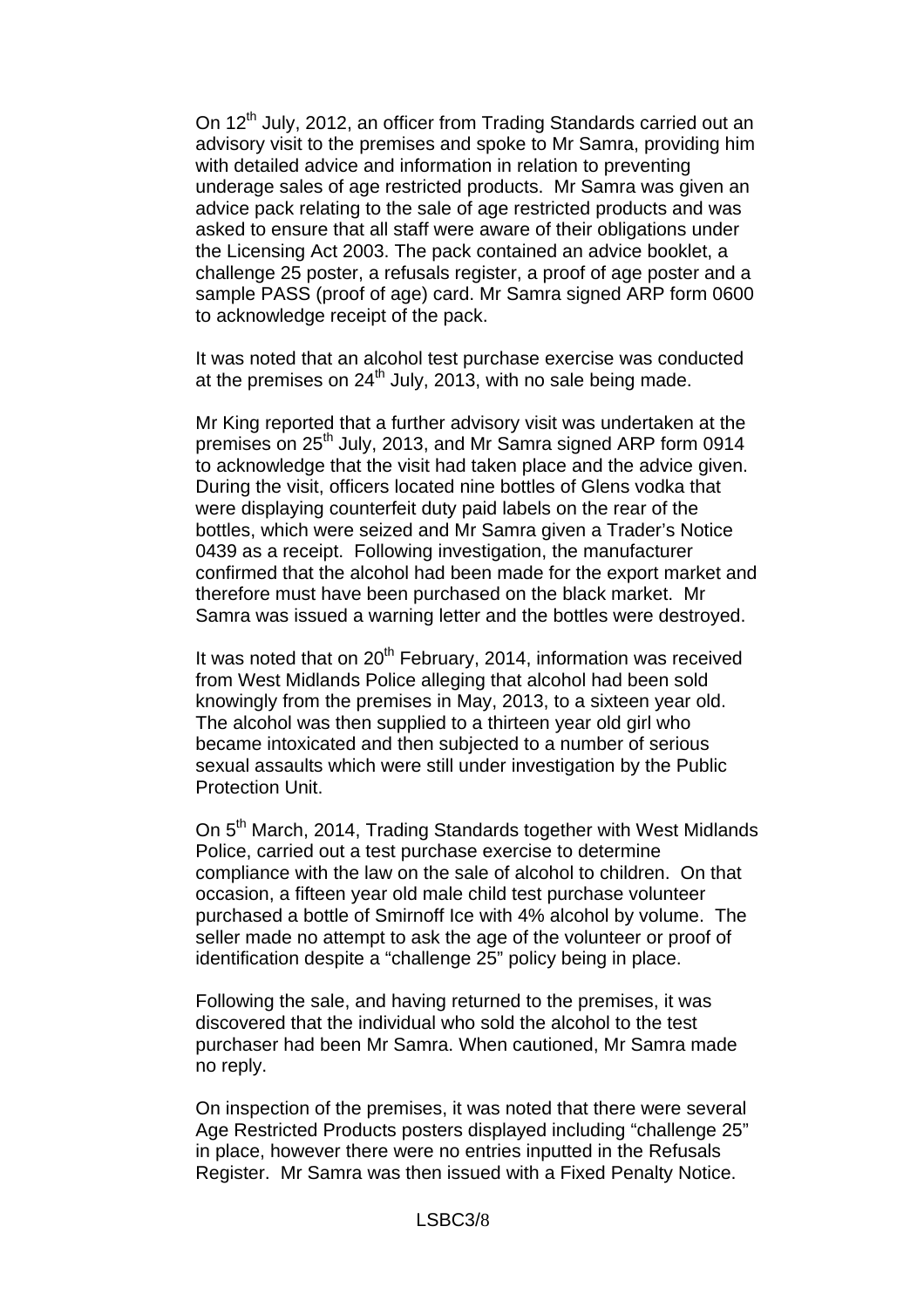Mr King further reported that whilst the officers were at the premises, an examination of the premises identified fourteen 70cl bottles of Glens vodka. It was noted that four of the bottles were displayed on the shelving behind the counter. The rest were found in a box under the counter, that were displaying counterfeit duty paid labels on the rear of the bottles. These were seized and Mr Samra given a Trader's Notice as a receipt.

Following investigation, the manufacturer confirmed that the alcohol had been made for the export market, but had been diverted and counterfeit duty paid labels stuck on the rear. Mr Samra was requested to produce invoices or receipts to cover the purchase of the illicit bottles by 14<sup>th</sup> March, 2014, however to date he had not submitted these, or made contact with Trading Standards to offer any explanation.

In concluding, Mr King stated that should the Sub-Committee be minded not to revoke or suspend the premises licence, they could consider including additional conditions to the licence. A full list of the proposed conditions had been circulated to all parties prior to the meeting.

Reference was made by Mr Aleheart in relation to the assault to a thirteen year old girl in May, 2013, in particular, that he had concerns that the allegation had been highlighted in the application for review of the premises licence, considering the allegation had taken place over twelve months ago. In responding, Mr King reported that the information had been received from West Midlands Police in February, 2014, however Mr Samra did fail the alcohol test purchase exercise undertaken on 5<sup>th</sup> March, 2014 that resulted in a sale being made.

Ms K Turley then presented the representations of West Midlands Police and in doing so informed the Sub-Committee that the Police had carried out checks on the Police systems and there had not been recent reports of crime or disorder at the premises or anti social behaviour attributed to the premises.

Ms Turley further stated that the sale of alcohol to a minor was a serious matter and supported the recommendations made by Trading Standards.

Detective Inspector Bird then presented her representations as she was the investigation officer for the assault of a thirteen-year-old girl in May, 2013, following the consumption of alcohol alleged to have been purchased at the premises. It was reported that the delays in commencing the investigating was due to the time in which the victim reported the assault.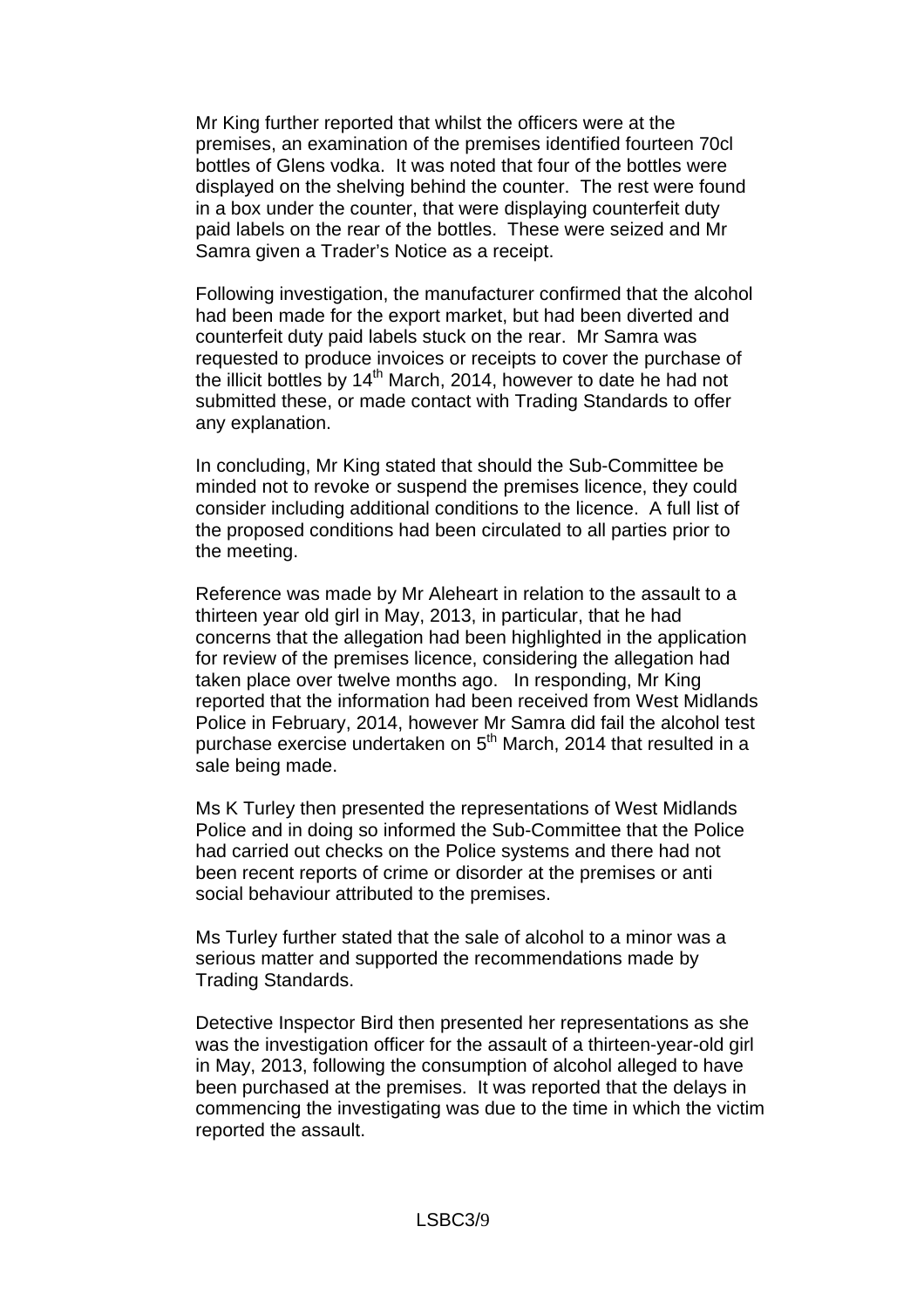Mr Aleheart referred to the alcohol test purchase exercise in July, 2013, two months following the assault, where there was no sale made, therefore it was evident that there were measures in place at the premises. He stated that the review of the premises licences was a licensing matter and that it was incorrect to link the assault and sale of alcohol together. In responding Detective Inspector Bird reported that although she considered that there was a link between the thirteen-year-old girl and the premises, she was unable to produce the evidence to the Sub-Committee.

Mr Aleheart made reference to the three successful test purchase exercises and the historic complaints received in 2011 and 2012, and in responding, Mr Wintrip stated that the application for review was balanced and included both positive and negative information in respect of the premises.

Reference was made to the proposed conditions, and Mr Aleheart asked Trading Standards if they considered that imposing the conditions, and additional conditions proposed by Mr Samra, would address the concerns raised. In responding, Mr Wintrip stated that the conditions depended on Mr Samra imposing the conditions correctly.

In responding to a question by a member in relation to the seizure of counterfeit alcohol in July, 2013 and the possible sanctions; Trading Standards confirmed that the manufacturer of the alcohol would not provide information, as the alcohol was genuine, therefore Trading Standards applied for a review of the premises licence. It was also noted that despite requests made to Mr Samra to provide information in relation to the purchase of the counterfeit goods, he had failed to do so.

In responding to a question by the Legal Advisor, Detective Inspector Bird stated that the CCTV at the premises had not been reviewed in relation to the assault in May, 2013, as the incident was historic, therefore was referred to Licensing.

Mr Aleheart then presented the case, on behalf of Mr Samra, and in doing so informed the Sub-Committee that it was accepted that there had been some failings and referred to the purchase of counterfeit goods, in particular, that although the alcohol was genuine, it had been purchased from a man who had entered the premises. It was noted that Mr Samra had a ultra-violet machine that projected a fluorescent light to identify UK Duty Stamps; and Mr Samra believed the bottles to be genuine but did admit that he had made a mistake.

Mr Aleheart reported that he had produced a credited training manual and record for staff and referred to various sections in the Licensing Act 2003, in particular, that there should be an appropriate response in order to promote the Licensing Objectives.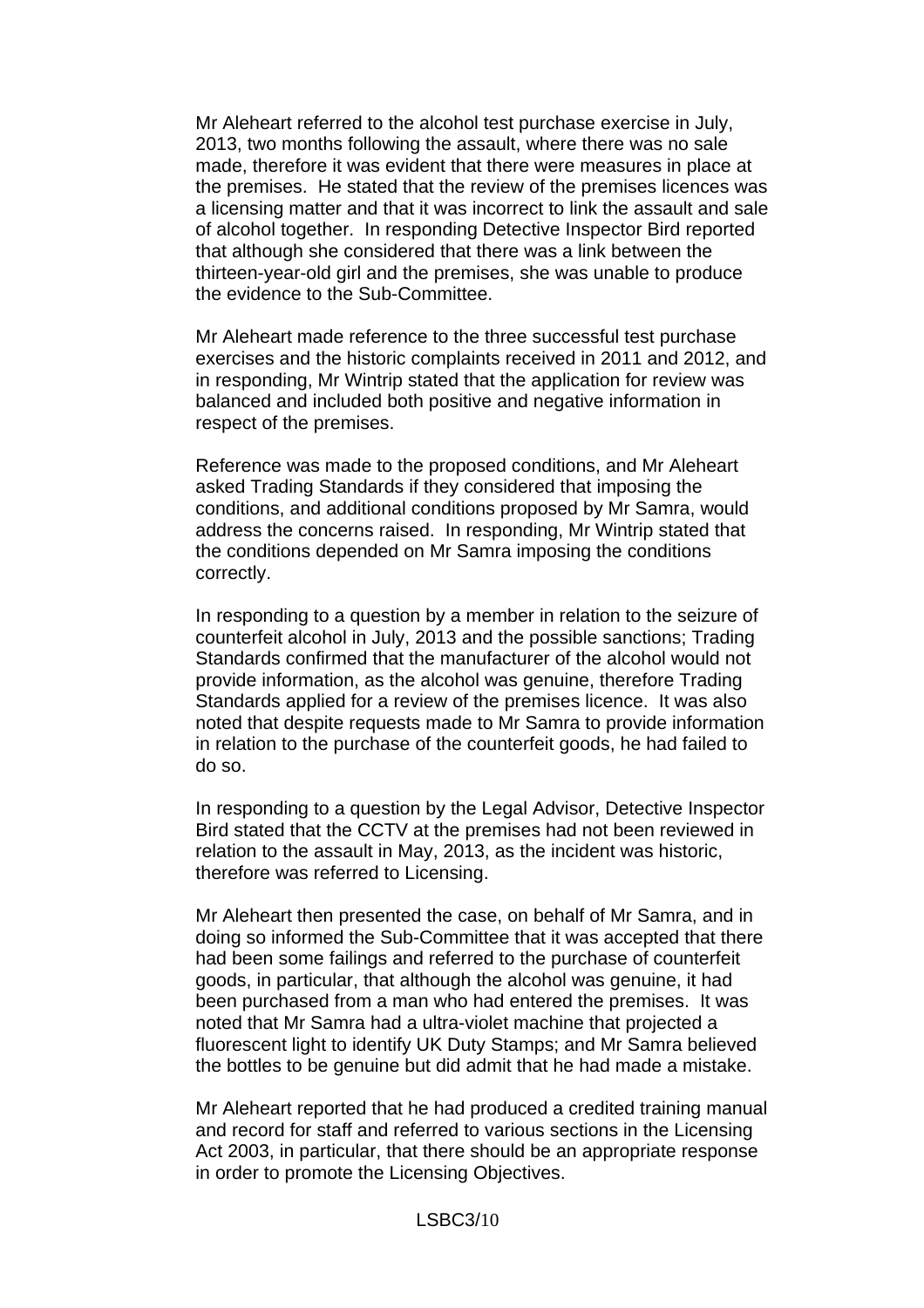In concluding, Mr Aleheart stated that Mr Samra had accepted that he had made a mistake and was willing to do everything he could do to maintain his business.

In responding to a question by Mr King, Mr Samra confirmed that he had purchased the second batch of counterfeit goods from a van, in order to compete with other businesses, as it was cheaper, and it was evident that customers had stopped purchasing alcohol at the retail price in between the two seizures.

Reference was made to the lack of entries in the Refusals Register, and Mr Samra confirmed that the register had been overlooked and although refusals were made they were not logged.

In responding to comments made in relation to Mr Samra's failure to provide receipts to Trading Standards for the counterfeit alcohol, Mr Samra confirmed that the purchases were cash sales only, and that he submitted his receipts to his accountant on a quarterly basis.

In responding to a question by a member in relation to the sale of alcohol to a test purchase volunteer on  $5<sup>th</sup>$  March, 2014, Mr Samra stated that he had been distracted as he was writing a stock record. Mr Samra acknowledged the health impacts on children who consumed alcohol.

The Legal Advisor made reference to the complaint received in 2011 by a Council employee who claimed that their child had been sold at the premises whilst underage; Mr Samra denied the sale had taken place as the staff would question customers, and stated that he had recently installed a till-prompt system that prompted staff members to challenge customers that appeared underage. Mr Samra also denied selling alcohol to a sixteen year old in May, 2013, and confirmed that he had CCTV installed at the premises.

In responding to a question by the Legal Advisor, Mr Samra confirmed that he could implement the conditions suggested immediately.

In responding to a question by the Chair, Mr Samra confirmed that there were three members of staff at the premises.

In summing up, Mr King, on behalf of Trading Standards, stated that the actions of Trading Standards had been proportionate considering the complaints received for the premises, and the main priority was to ensure that children were safe.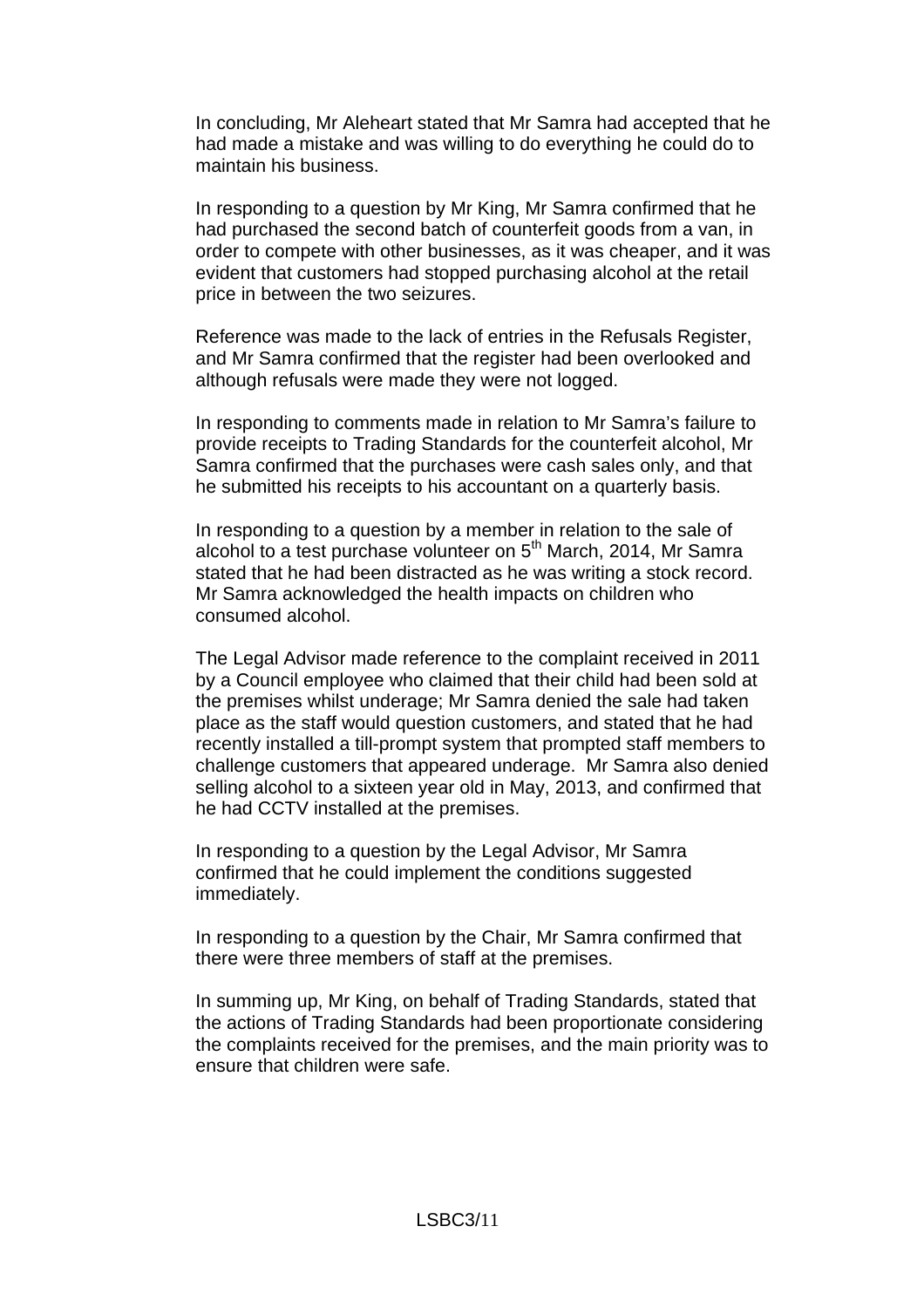In summing up, Mr Aleheart, on behalf of Mr Samra, reiterated his comments made previously, and stated that there had been no prosecutions in respect of the counterfeit alcohol and the decision made by the Sub Committee should be a proportionate response to the issues raised. Mr Aleheart suggested that the conditions proposed would address the concerns raised, and that should Mr Samra breach the conditions he would be brought back to the Sub-Committee which could result in his premises licence being revoked.

The parties then withdrew from the meeting in order to enable the Sub-Committee to determine the application.

The Sub-Committee having made their decision invited the parties to return and the Chair then outlined the decision.

#### Resolved

That, following careful consideration of the information contained in the report submitted, and as reported at the meeting, Mr P Samra be removed as the Designated Premises Supervisor in respect of the premises known as the Convenience Store/Liquor World, Bromley Lane, Halesowen.

The conditions listed below will also be attached to the premises licence.

### **Conditions**

- (1) A written Proof of Age Policy (Challenge 25) is to be put in force, which all staff authorised to sell alcohol will be trained in and adhere to. Valid proof of identification will only include passport, photographic driving licence or a Proof of Age standards Scheme (PASS) proof of age card such as Citizen card. No other form of identification shall be accepted.
- (2) A4 notices to be displayed on the door to the premises and near the point of sale stating that it is an offence to buy alcohol for persons under the age of 18.
- (3) A Register of Refusals of Sale of Alcohol which indicates the date, time and reason for refusal will be operated and maintained at the premises. The Premises Licence Holder shall review the book once a week ensuring it is completed and up-to-date. The Premises Licence Holder will sign the record each time it is checked. This book shall be made available for inspection by an officer of any responsible authority.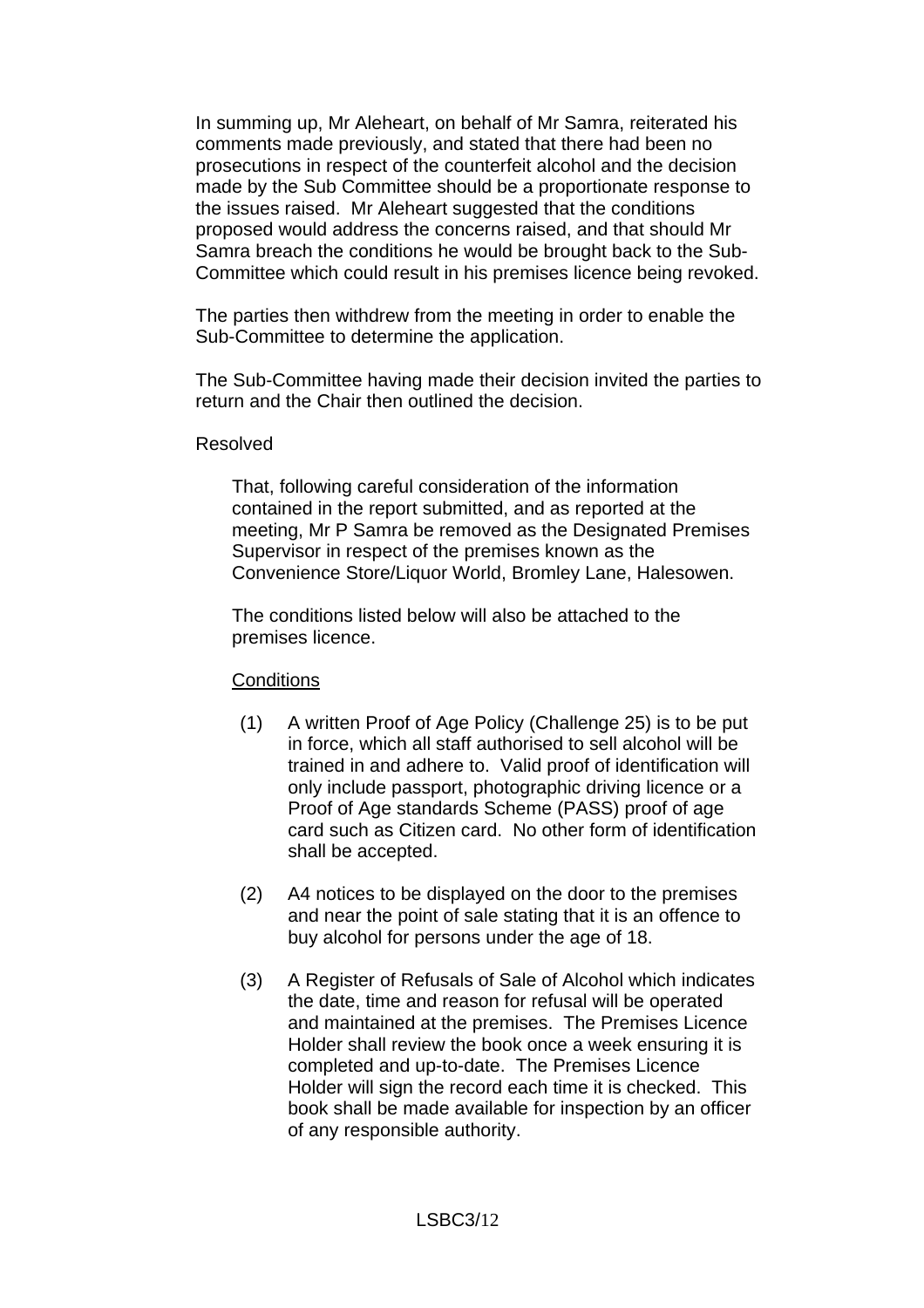- (4) CCTV to be in place at the premises and to be recording at all times when the premises are open for licensable activity, to the specifications of the West Midlands Police Crime Reduction Officer so that the alcohol display area and the point of sale area can be viewed. All images are to be recorded and kept for a minimum of 28 days and made available to any responsible authority upon request immediately, and all staff are to be trained and able to operate and download CCTV. The hard drive is to be locked but readily accessible to staff.
- (5) The Premises Licence Holder will take proportionate steps to review the premises CCTV on a weekly basis in order to identify persons under the age of 18 who are attempting to buy alcohol or persons over the age of 18 buying on their behalf. A record of these checks shall be maintained and be available for inspection upon request by an officer of any responsible authority.
- (6) All persons engaged to sell alcohol must complete a training programme, which includes a written test, to verify the competency of that person prior to them being authorised to sell alcohol.
- (7) The premises licence holder shall ensure that monthly reviews are conducted with any persons authorised to sell alcohol in order to reinforce training, promote best practice and policy. The monthly reviews will be recorded in writing.
- (8) A file shall be maintained at the premises for each person authorised to sell alcohol (with proof of identity which will be a copy of passport and/or driving licence). This file shall contain all training records for each person along with copies of monthly reviews as stated in point 7. This file shall be made available for inspection by any officer from a responsible authority upon request.
- (9) Any person who is suspected of purchasing alcohol for any person under the age of 18, shall be refused service.
- (10) All alcohol purchased for sale on the premises must only be purchased from a recognised, reputable and traceable wholesaler.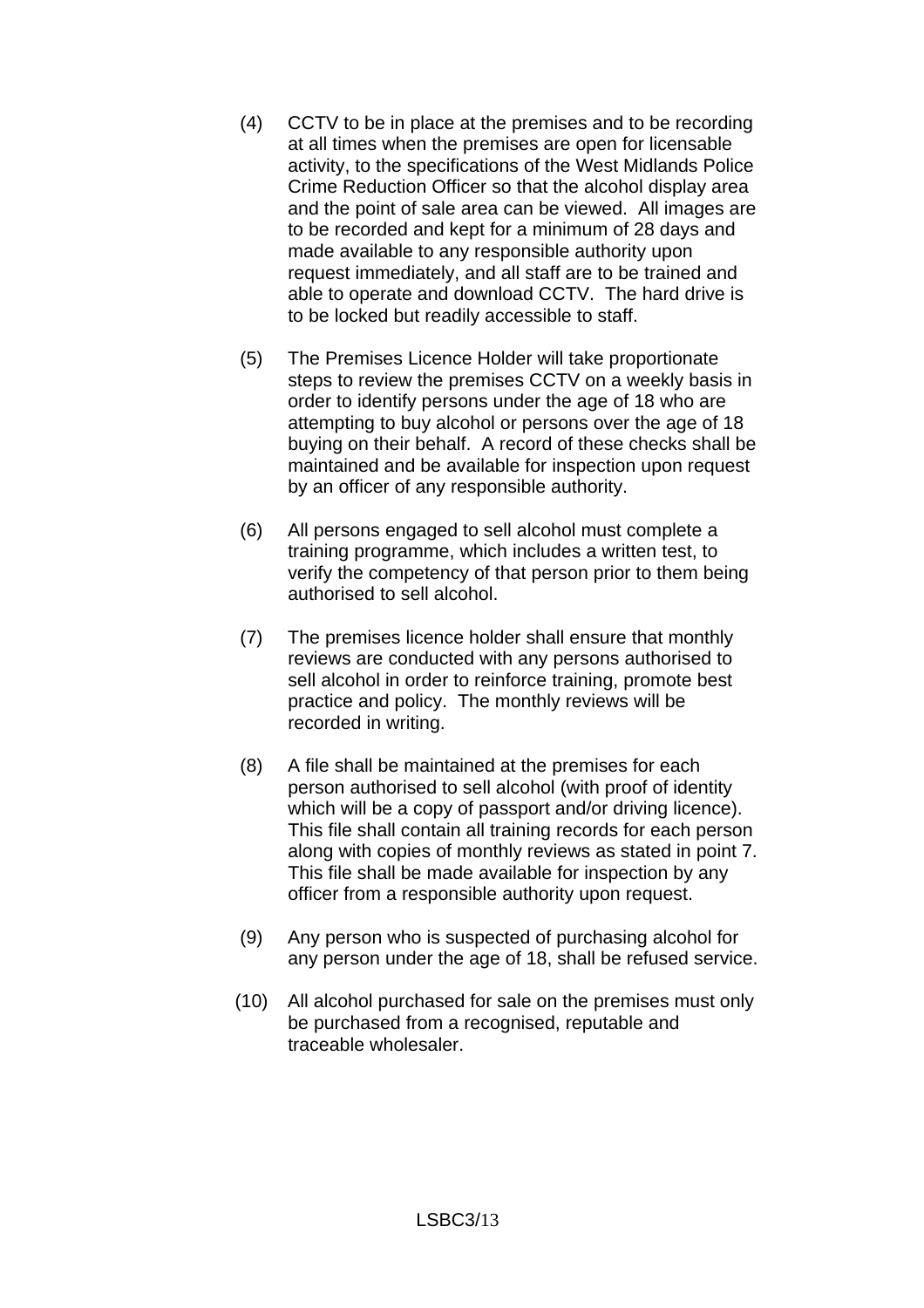- (11) All alcohol purchased for sale on the premises must be covered by a receipt. The receipt will be on headed notepaper bearing the name, address and contact number of the supplier together with their VAT and company registration number where appropriate. These receipts will be kept in a file for a minimum of 2 years and must be made available for inspection, on demand, by an officer of a responsible authority.
- (12) A personal licence holder will be present at the premises before 09:00 and after 15:00 at all times that the premises are open to members for licensable activities.
- (13) No alcoholic drinks will be purchased from sellers calling at the premises.
- (14) A strict stock control system will be introduced so that the licensee can quickly identify where and when alcoholic drinks have been purchased.
- (15) An ultra-violet light will be available at the premises for the purpose of checking the UK Duty Stamp on all spirits as soon as practicable after they have been purchased.
- (16) If any of the spirits purchased have UK Duty Stamps which do not fluoresce under ultra-violet light or are otherwise suspicious, the licensee shall identify the supplier to the Trading Standards department and/or HMRC as soon as possible.
- (17) An electronic point of sale (EPOS) till system shall be used for all sales of alcohol with a prompt to remind staff members to check the age of the person attempting to purchase the alcohol.

### Reasons for Decision

This review is brought by Trading Standards, as a result of an underage sale to a test purchaser, aged fifteen, on 5<sup>th</sup> March, 2014. Previous test exercises in 2012 and 2013 have not resulted in a sale. However, the sale on  $5<sup>th</sup>$  March, 2014 was made by the Premises Licence Holder and Designated Premises Supervisor Mr Pubhinder Samra. Upon inspection there were no entries in the stores refusal register. He says he has now installed till software to prompt questioning of potential purchases.